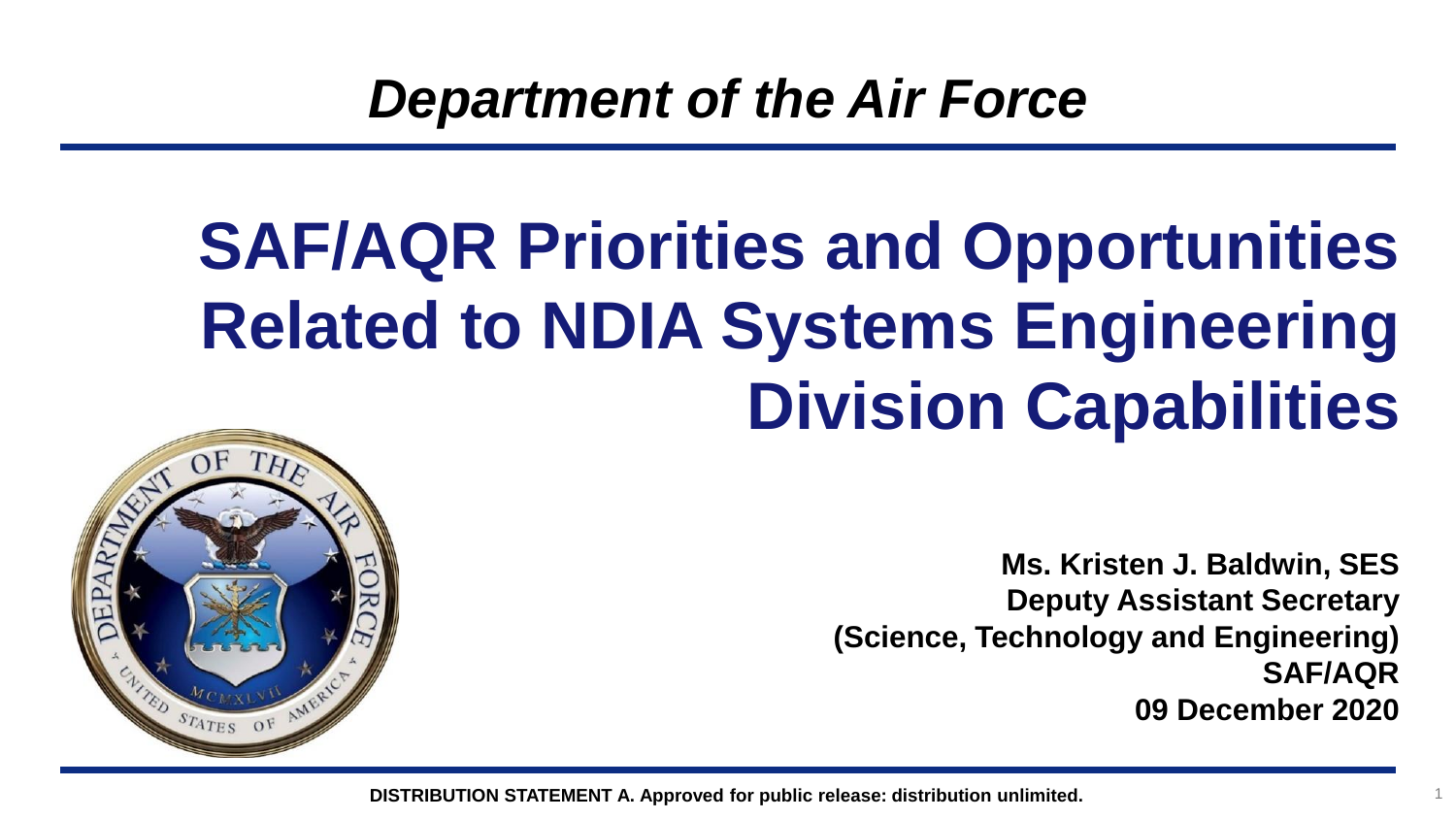

#### *SAF/AQR Science, Technology & Engineering Priorities*

Drive Implementation



- Oversee and focus Vanguard Programs; identify transformational S&T investments and enablers to maintain technological advantage
- Prioritize Prototyping/Experimentation to accelerate tech transition to programs





- Implement Digital Engineering Management; advance engineering policy, guidance, standards
- Update DAF independent technical review methodology; implement with programs



of S&T 2030 Strategy  $\sqrt{M}$  Messliency of Weak Resiliency of Weak Resiliency of Weak Resiliency of Weapons **Systems** 

- Advance system security engineering practice and vulnerability mitigation
- Extend balanced protection actions to acquisition and S&T communities



Advance Science and Engineering Talent and Tools

- Address long term AF and SF human capital needs, workforce diversity
- Adopt digital tools, M&S, open architecture, and manufacturing technologies

#### **Accelerate Digital Transformation with Technology, Tools and Talent**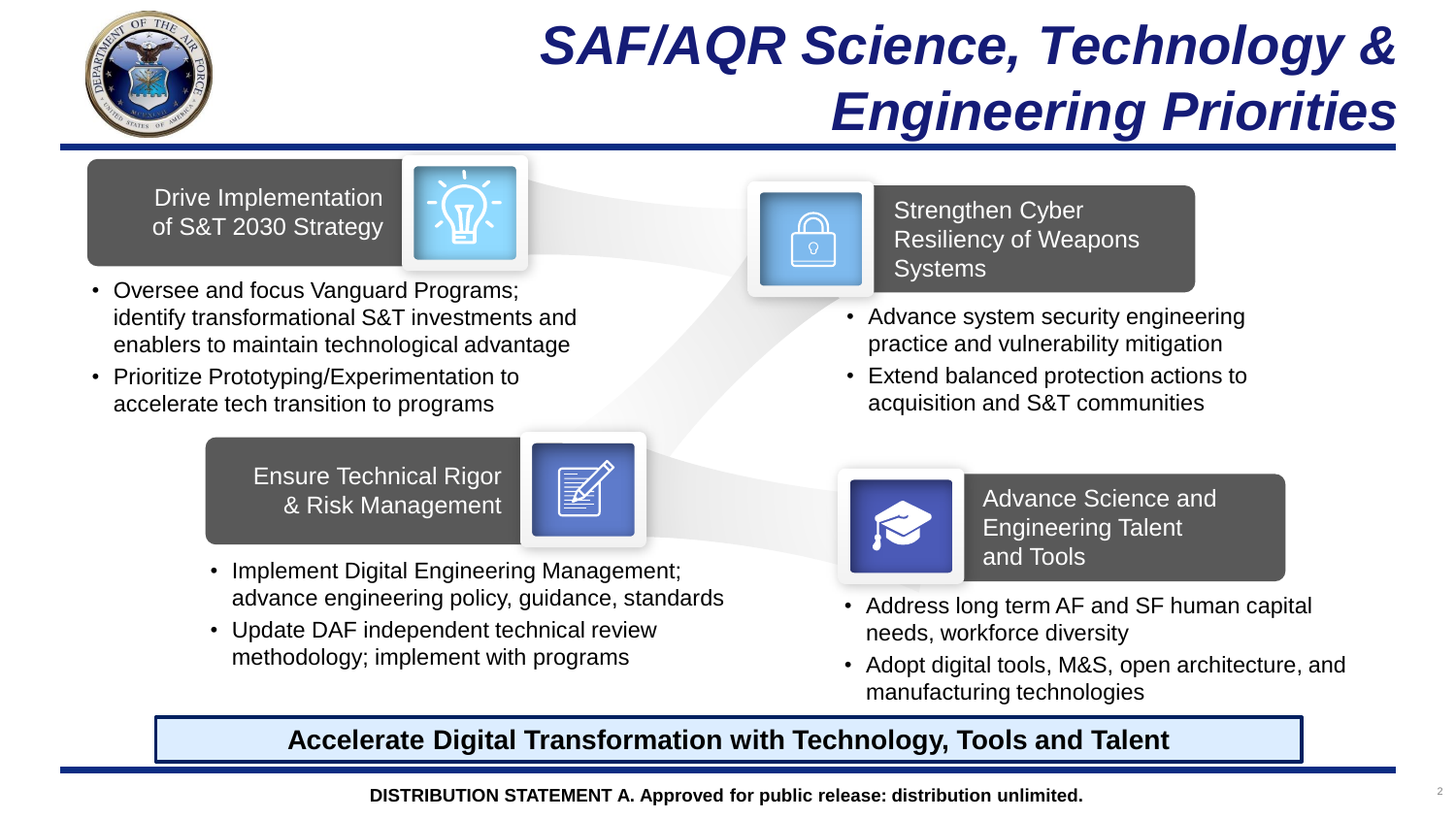

## *Department of the Air Force Digital Trinity*



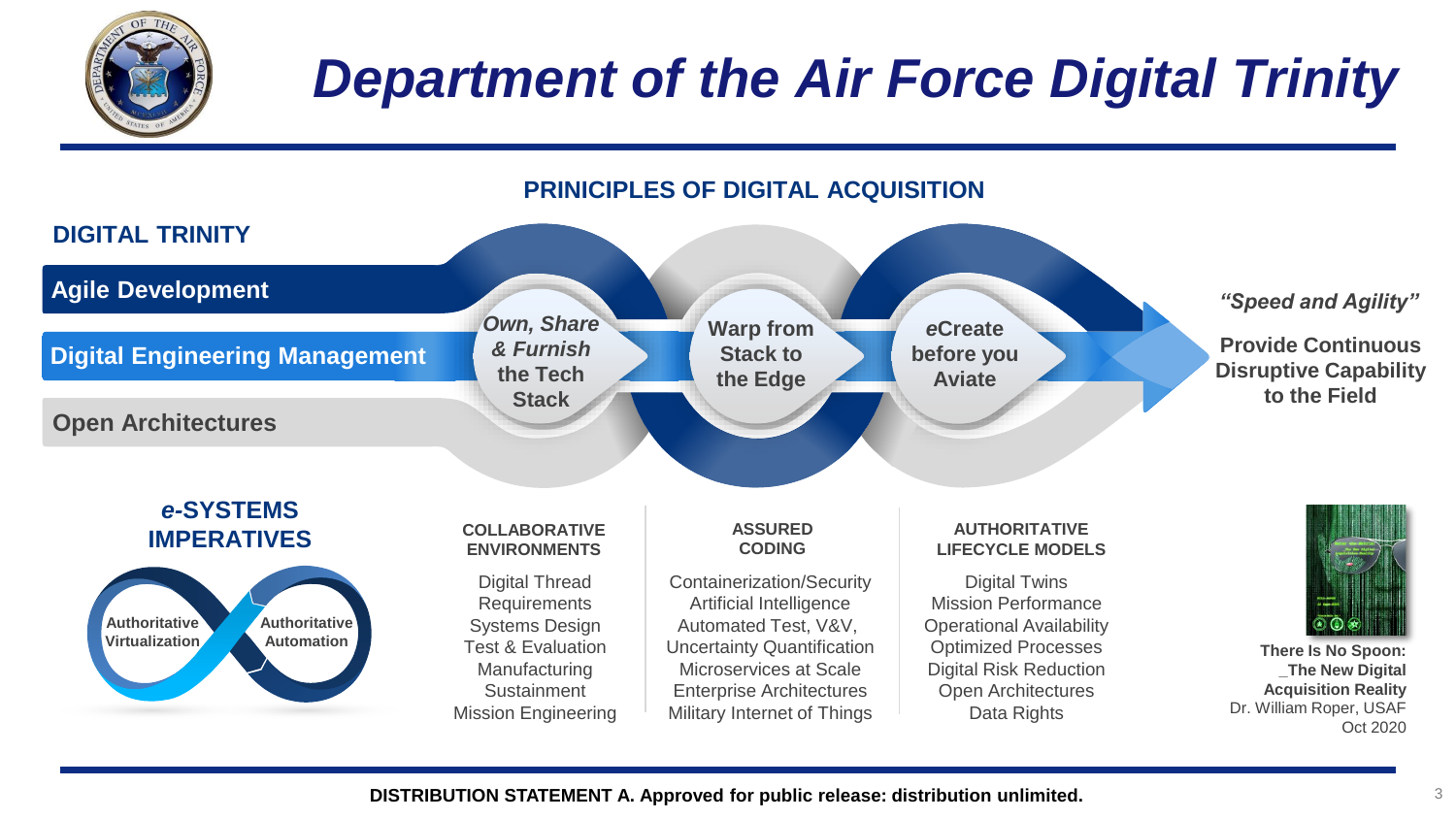

#### *Digital Enabler –*

#### *Government Reference Architectures*

Government Reference Architectures *guide and constrain* solutions. Developing GRAs, Models, Analytic tools, and Infrastructure that can be immediately leveraged by emerging and legacy programs to enable rapid development, testing, and integration.

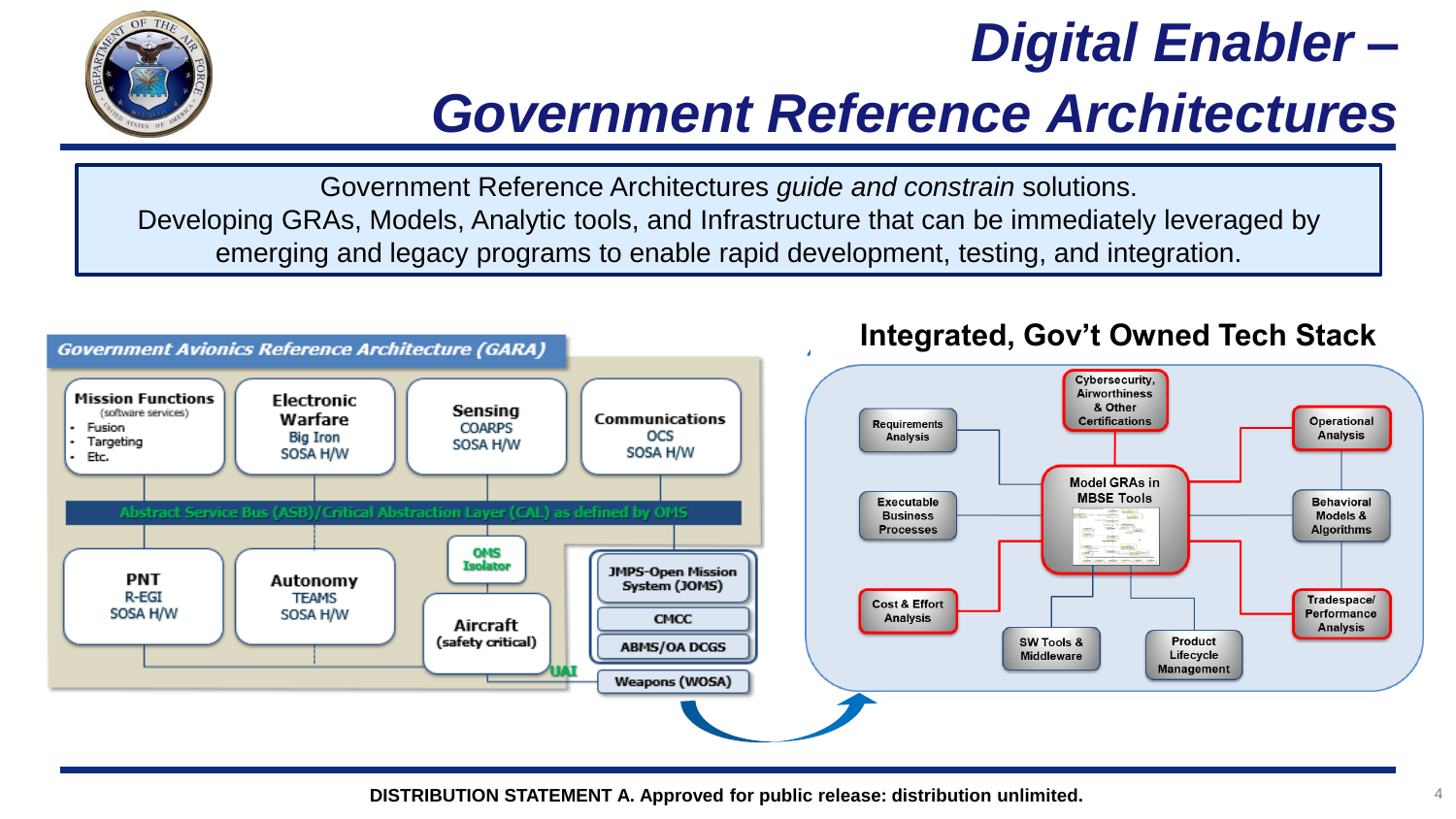

## *NDIA & Department of the Air Force Interests*

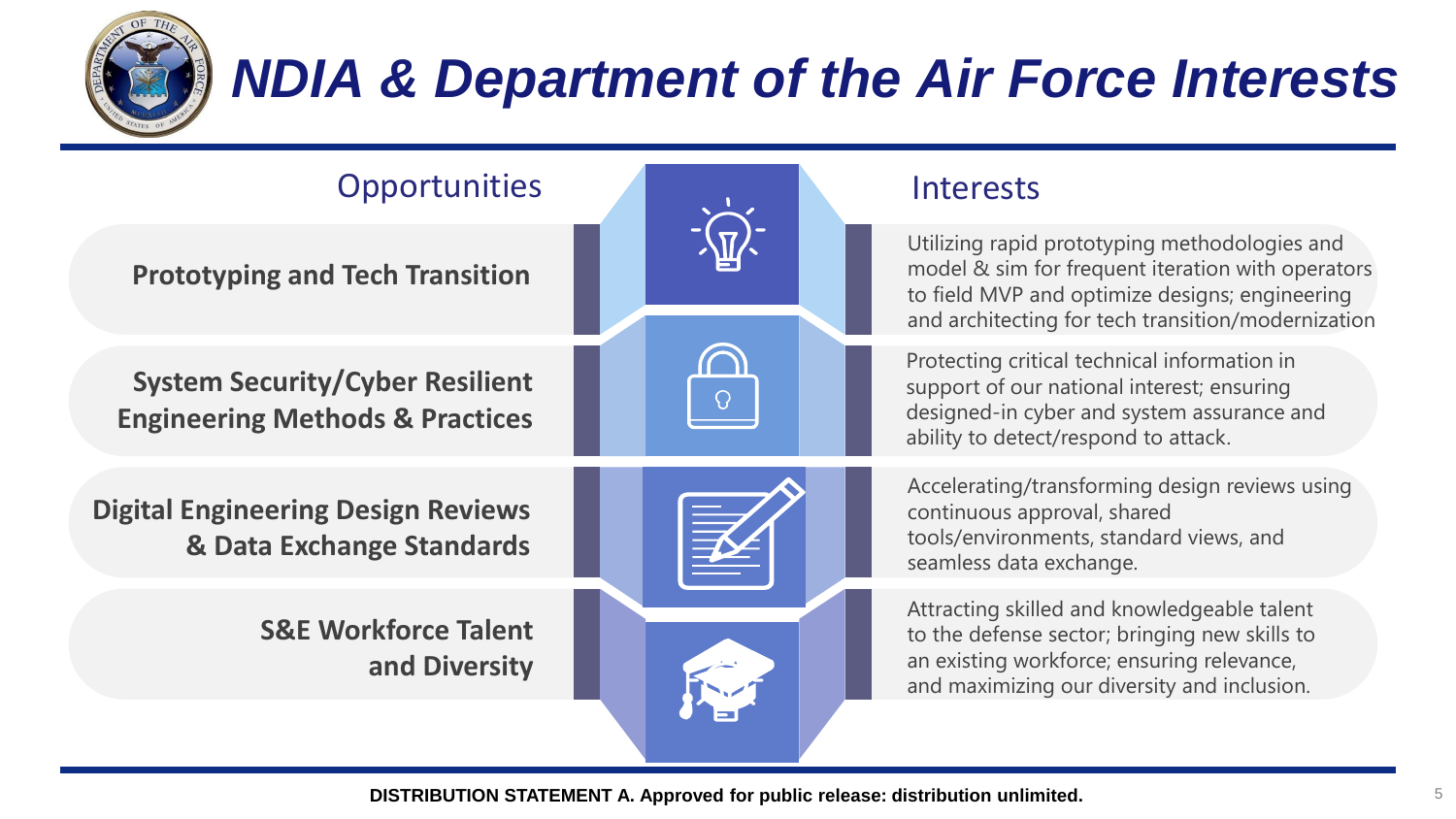

# *Some Potential Areas for NDIA Systems Engineering Division Support*

- **Implementing DoD and Industry digital engineering** 
	- Digital Engineering approaches for Specialty Engineering Disciplines
		- Develop/streamline model based analyses, certifications (safety, security, **airworthiness…unified certification system)**
	- Transformation of engineering processes, reviews, standards
		- **Identify/Demonstrate digital approaches to inform policy and guidance**
	- Update assessment of digital engineering implementation risks and benefits
- Demonstrated use of Reference Architectures and Open Standards
	- Demonstration & Assessment of methods and processes for transitioning new **technologies, innovation rapidly into systems in development, or legacy upgrades**
- Shared initiatives to hire, develop and retain workforce
	- Competency models, shared training opportunities for hiring and development of **system security engineers, digital/model engineers; data scientists**